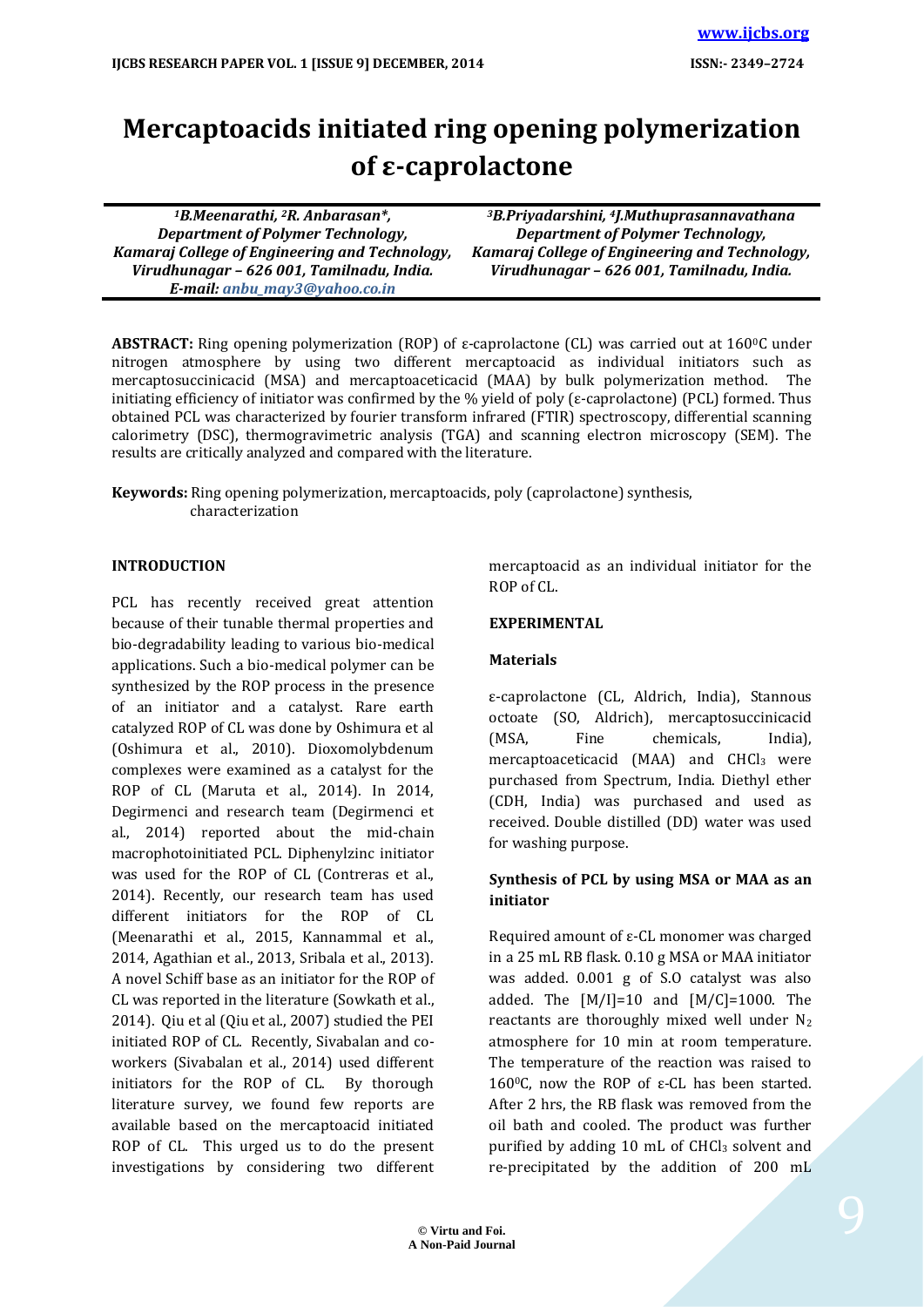diethyl ether. The contents were dried under fume hood. Thus obtained white precipitate is MSA or MAA end capped PCL. The product was weighed and stored in a zipper lock cover. Further, the ROP of  $\varepsilon$ -CL was checked by various analytical techniques.

# **Characterization**

DSC and TGA were measured by using Universal V4.4A TA Instruments (simultaneous DSC and TGA analyzer) under nitrogen atmosphere at the heating rate of 10 K/min from room temperature to 373K. FTIR spectrum was taken by using Shimadzu 8400 S, Japan model instrument from 4000-400 cm-1 by KBr pelletisation method. Surface morphology of the sample was measured by JSM 6300, Jeol product, SEM instrument.

### **RESULTS AND DISCUSSION**

The initiating efficiency of the initiator can be compared based on the % yield of the polymer obtained. The % yield was calculated to be 97.8 and 99.3% corresponding to the MSA and MAA initiator. This confirmed that the MAA is a good initiator for the ROP of CL than the MSA initiator.

Figure 1 indicates the FTIR spectra of polymer synthesized by two different initiators. Figure 1a represents the FTIR spectrum of PCL synthesized by using MSA as a chemical initiator. A broad peak around 3443 cm-1 explained the –OH ended PCL chains. The C-H symmetric (2863 cm-1), antisymmetric (2942 cm<sup>-1</sup>), C=O (1726 cm<sup>-1</sup>), C-O-C ester linkage (1186 cm-1) and C-H out of plane bending vibration (730 cm-1) were observed corresponding to the PCL backbone. A peak at 1362 cm-1 accounted the C-S stretching, appeared from the MSA. Figure 1b indicates the FTIR spectrum of MAA end capped PCL chains. Here also one can observe the above said peaks. In 2015, Meenarathi and research team (Meenarathi et al., 2015) narrated the FTIR spectrum of PCL.

The melting temperature  $T_m$  of PCL was determined by DSC method. Figure 2a represents the DSC thermogram of PCL-MSA system. The thermogram exhibited an endo thermic peak corresponding to the  $T_m$  of PCL at 55.20C. The DSC heating scan of PCL-MAA system is shown in Fig. 2b with a  $T_m$  value of 56.80C. In comparison, the former system exhibited lower  $T_m$  due to the hydrophilic nature of the initiator. This leads to the absorption of moisture and hence decrease of  $T_m$ . Recently, Sivabalan et al (Sivabalan et al., 2014) explained the DSC of PCL synthesized by different chemical initiators. Our DSC results are co-inside with the literature.

The thermal stability of PCL was investigated by TGA method. As shown in Fig. 3a, the TGA thermogram exhibited a two-step degradation process for PCL-MSA system. Up to 2000C there is no weight loss, this confirmed the hydrophobic nature of PCL. The first minor weight loss around  $290^{\circ}$ C is due to the breaking of interaction between MSA and PCL chain. The second major weight loss around 400°C is ascribed to the degradation of PCL backbone. This is in accordance with Meenarathi et al (Meenarathi et al., 2015) report. The TGA themrogram of PCL-MAA system is shown in Fig. 3b with two step degradation process. The first and second weight loss steps are corresponding to the PCL-MAA linkage degradation and PCL backbone degradation respectively. In overall comparison, the PCL-MAA system showed higher % weight residue at 292<sup>o</sup>C, corresponding to the degradation of PCL-MAA linkage. The degradation temperature of PCL is in accordance with the reported literature (Sivabalan et al, 2014).

The surface morphology of PCL synthesized by two different chemical initiators is reported in Fig. 4. Figure 4a is corresponding to the SEM image of PCL-MSA system. Broken stone like morphology with some voids are seen in the image. This is a typical surface morphology of PCL (Meenarathi et al., 2015). Figure 4b denotes the surface morphology of PCL-MAA system. Here also one can see the above said surface morphology. The surface morphology study indicates that the surface morphology of a polymer cannot be varied that much by the initiator.

### **CONCLUSIONS**

The following niche points are presented here as conclusion. The ROP of CL was carried out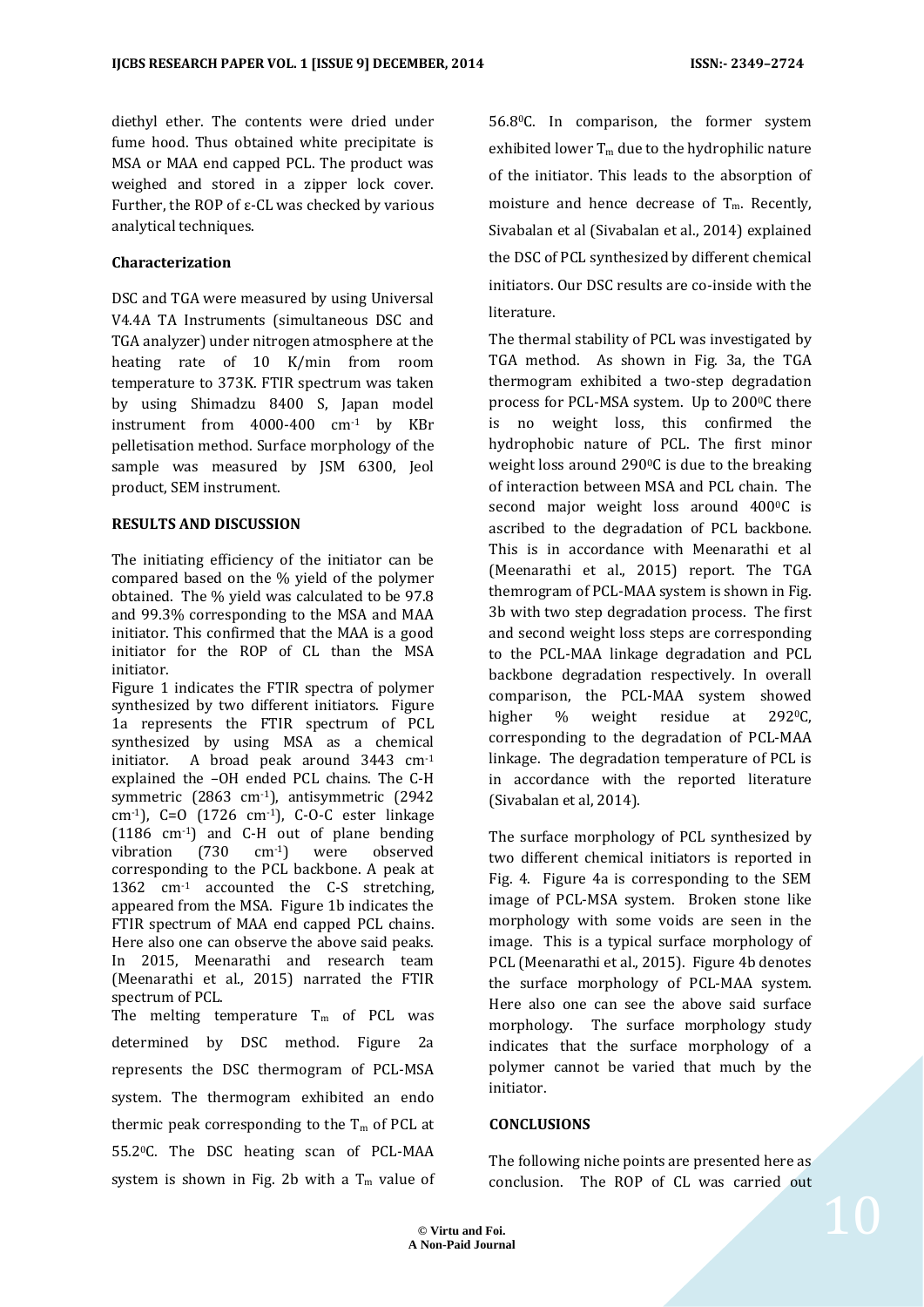successfully through bulk polymerization method by using two different initiators. The MAA initiator exhibited higher % yield than the MSA system. The FTIR spectrum declared the presence of stretching corresponding to the initiators (C-S stretching). The DSC and TGA studies confirmed and informed that the MAA initiated system exhibited higher thermal properties. The surface morphology of PCL was found to be the same for both the MAA and MSA systems.

# **REFERENCES**

- **1.** Oshimura, M., Takasu, A. 2010. Controlled ring opening polymerization of caprolactone catalyzed by rare earth perfluoroalkanesulfonate and perfluoroalkanesulphonimides. Macromolecules, 43: 2283-2290.
- **2.** Maruta, Y., Abiko, A. 2014. Random copolymerization of caprolactone and lactide with molybdenum complexes. Polym. Bull., 71: 989-999.
- **3.** Degirmenci, M., Sarac, M.A., Genli, N. 2014. Synthesis and characterization of midchain microphotoniator of poly(caprolactone) by combination of ring opening polymerization and click chemistry. Polym. Bull., 71: 1743-1755.
- **4.** Contreras, J., Pestana, J., Carrasqueno, F.L, Torres, L. 2014. Synthesis of caprolactone-b-lactide blocks copolymers by mean sequential polymerization using diphenyl zinc as initiator. Polym. Bull., 71: 1661-1674.
- **5.** Meenarathi, B., Palanikumar., S., Kannammal, L., Anbarasan, R. 2015. Synthesis, characterization and catalytic activity of Ag-acidfuchsin nanohybrid system towards ring opening polymerization of caprolactone. Spectrochim.Acta Part A, 135: 93-100.
- **6.** Kannammal, L., Meenarathi, B., Palanikumar, S., Yelilarasi, A., Anbarasan, R. 2014. Synthesis, characterization and band gap energy of

poly(ε-caprolactone)/Sr-MSA nano composite. J. Phys. D. Appl. Phys., 47: 1- 10.

- **7.** Agathian, K., Siva, P., Kannammal, L., Meenarathi, B., Anbarasan, R. 2013. Luminol initiated ring opening polymerization of ε-caprolactone. Ind. J. Sci., 5: 37-40.
- **8.** Sribala, M.G., Chen, H.H., Chen, P.H., Meenarathi, B., Kannammal, L., Siva, P., Anbarasan, R. 2013. Synthesis and characterizations of poly (εcaprolactone) based hydrophobic copolymers. Ind. J. Sci., 5: 41-48.
- **9.** Sowkath, A., Mansoor A., Anbarasan, R. 2014. Ring opening polymerization of ε-caprolactone by Schiff base metal complex. Int. J. Chem. Bio. Sci., 1: 1-10.
- **10.** Qiu, L.Y., Bae, Y.H. 2007. Self assembled PEI-grafted poly(caprolactone) micelles as potential dual carriers of genes and anticancer drugs. Biomaterials., 28: 4132-4142.
- **11.** Sivabalan, A., Hariharasubramani, R., Palanikumar, S., Meenarathi, B., Anbarasan R. 2014. Synthesis and characterization of poly(εcaprolactone): A comparative study. Int. J. Sci. Res. Eng. Tech. 1: 9-15.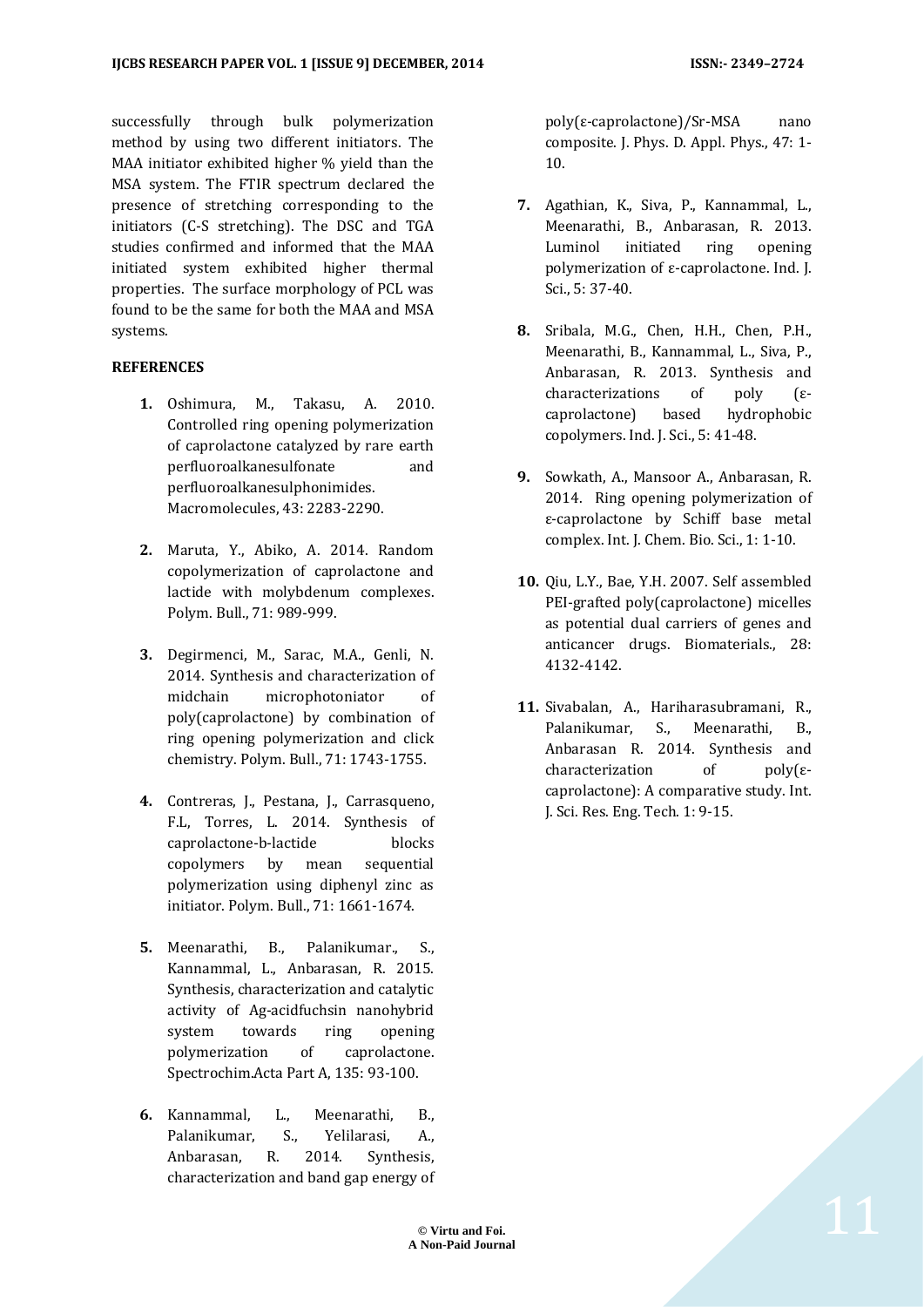

**Figure 2 DSC thermogram of (a) PCL-MSA, (b) PCL-MAA systems**

**© Virtu and Foi. A Non-Paid Journal**